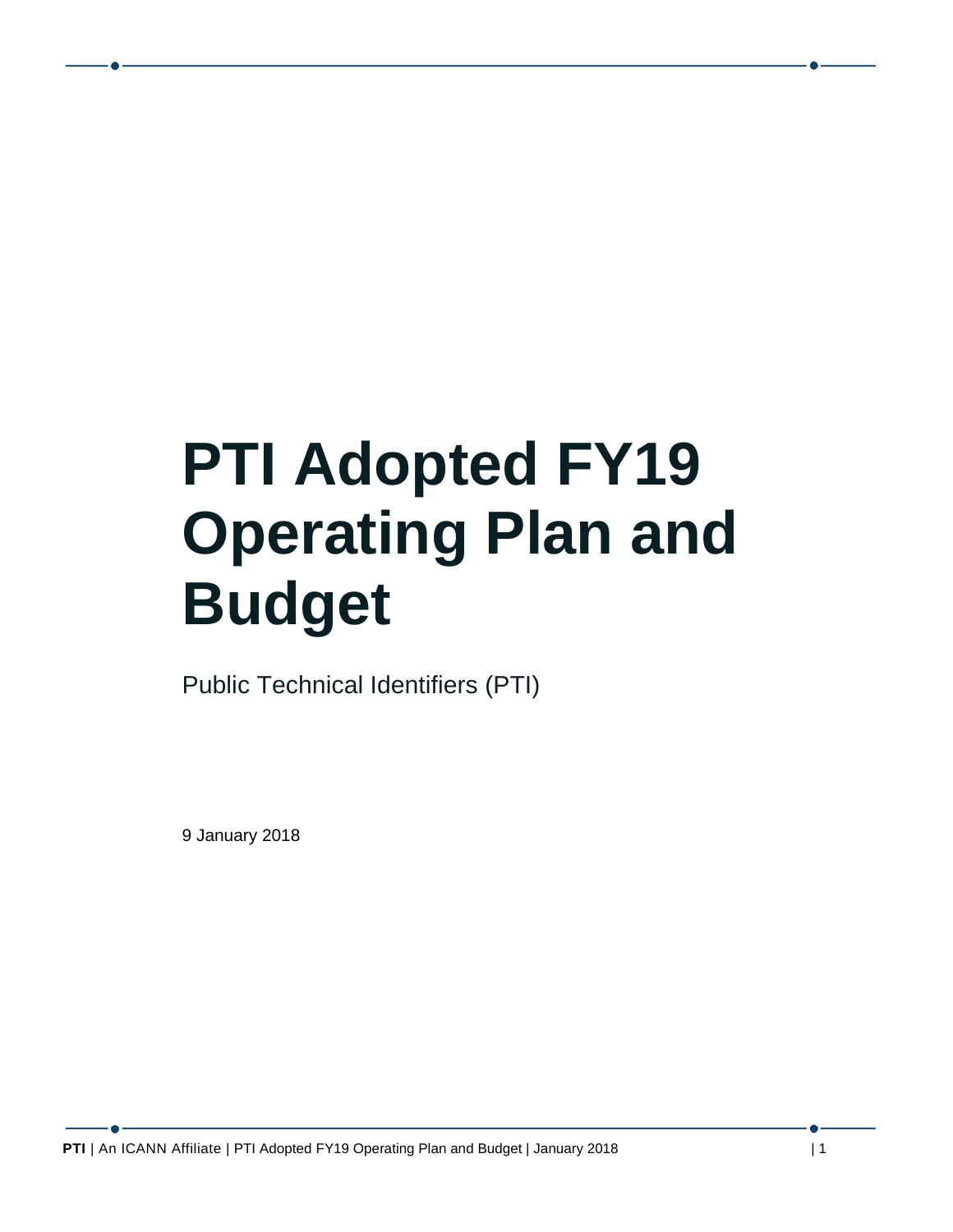#### **TABLE OF CONTENTS**

| <b>CHANGES BETWEEN DRAFT AND ADOPTED VERSIONS</b><br>1                                                                                                                                                                      | 3                          |
|-----------------------------------------------------------------------------------------------------------------------------------------------------------------------------------------------------------------------------|----------------------------|
| <b>INTRODUCTION</b><br>$\mathbf{2}$                                                                                                                                                                                         | 4                          |
| <b>EXECUTIVE SUMMARY</b><br>3                                                                                                                                                                                               | 5                          |
| <b>PLANNING AND BUDGET OVERVIEW</b><br>4                                                                                                                                                                                    | 6                          |
| <b>PTI SERVICES FINANCIAL OVERVIEW</b><br>5                                                                                                                                                                                 | $\overline{7}$             |
| <b>5.1 Budget Overview</b><br>5.2 Funding                                                                                                                                                                                   | $\overline{7}$<br>8        |
| <b>PTI SERVICES OVERVIEW</b><br>6                                                                                                                                                                                           | 8                          |
| <b>6.1 IANA Naming Function</b><br><b>6.2 IANA Numbering Function</b><br><b>6.3 IANA Protocol Parameters Function</b>                                                                                                       | 8<br>${\bf 8}$<br>9        |
| PTI SERVICES OPERATING PLAN AND BUDGET<br>7                                                                                                                                                                                 | 9                          |
| <b>7.1 PTI Operations</b><br>7.1.1 Operational Activities<br>7.1.2 Operational Improvement Activities<br><b>7.2 PTI Technical Systems Enhancements</b><br>7.3 PTI Grand Total Including Support Functions Shared with ICANN | 10<br>10<br>11<br>12<br>12 |
| <b>APPENDIX</b>                                                                                                                                                                                                             | 14                         |
| A - Budget Overview by PTI Service                                                                                                                                                                                          | 14                         |

 $\bullet$  –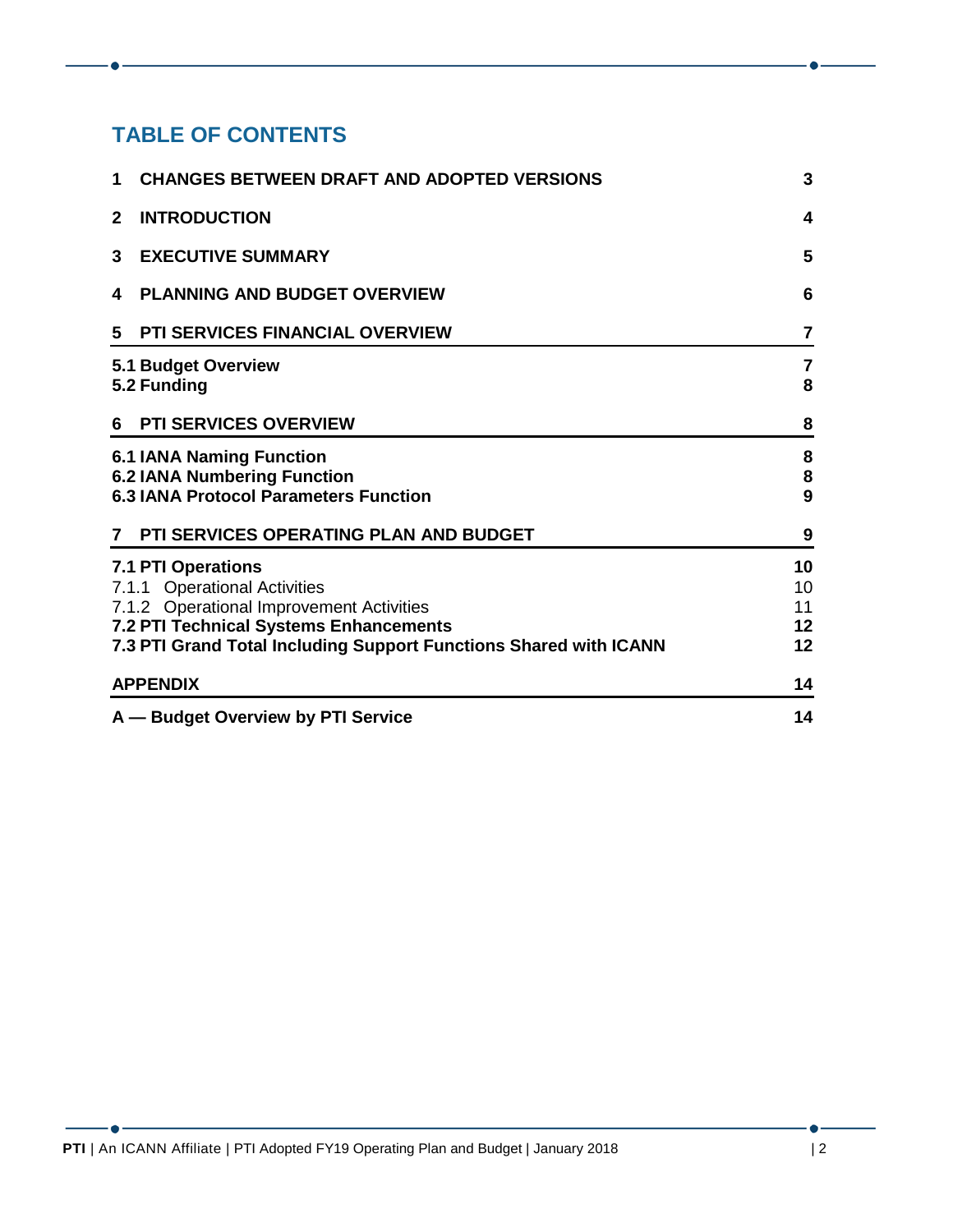# PTI Operating Plan & Budget

## <span id="page-2-0"></span>**1 Changes Between Draft and Adopted Versions**

This section shows the changes made to the final budget based on input received from the Public Comment period and internal review.

| <b>Section Number</b> | <b>Change Type</b> | <b>Change Description</b>                                                                                                                                                                                                                                                  |
|-----------------------|--------------------|----------------------------------------------------------------------------------------------------------------------------------------------------------------------------------------------------------------------------------------------------------------------------|
|                       | Added a table      | Added a table for document<br>acronyms as requested in                                                                                                                                                                                                                     |
| 5                     | <b>Budget</b>      | public comment<br>Lower personnel expenses                                                                                                                                                                                                                                 |
|                       |                    | due to the decision to<br>combine duties of two open<br>positions. The duties of the<br>position of Director of<br><b>Technical Services were</b><br>redistributed between the VP<br><b>IANA Services and a director</b><br>level position for security and<br>technology. |

| <b>ACRONYM</b>   | <b>DESCRIPTION</b>                               |
|------------------|--------------------------------------------------|
| <b>AC</b>        | <b>Description</b>                               |
| <b>Admin</b>     | Administration                                   |
| <b>AFRINIC</b>   | <b>Advisory Committee</b>                        |
| <b>CSC</b>       | <b>Customer Standing Committee</b>               |
| <b>DNS</b>       | Domain Name System                               |
| <b>DNSSEC</b>    | Domain Name System Security Extensions           |
| <b>EFQM</b>      | <b>European Foundation for Quality Managment</b> |
| <b>FTE</b>       | <b>Full Time Staff Equivalent</b>                |
| <b>IANA</b>      | <b>Internet Assigned Numbers Authority</b>       |
| <b>IETF</b>      | <b>Internet Engineering Task Force</b>           |
| <b>KMF</b>       | <b>Key Management Facility</b>                   |
| <b>KSK</b>       | Key Signing Key                                  |
| <b>Prof Svcs</b> | <b>Professional Services</b>                     |
| <b>PTI</b>       | <b>Public Technical Identifiers</b>              |
| <b>RAMS</b>      | <b>Registry Assignment and Maintenance</b>       |
| <b>RFC</b>       | <b>Request for Comments</b>                      |
| <b>RIRs</b>      | <b>Regional Internet Registries</b>              |
| <b>SO</b>        | <b>Support Organization</b>                      |
| T&M              | <b>Travel and Meetings</b>                       |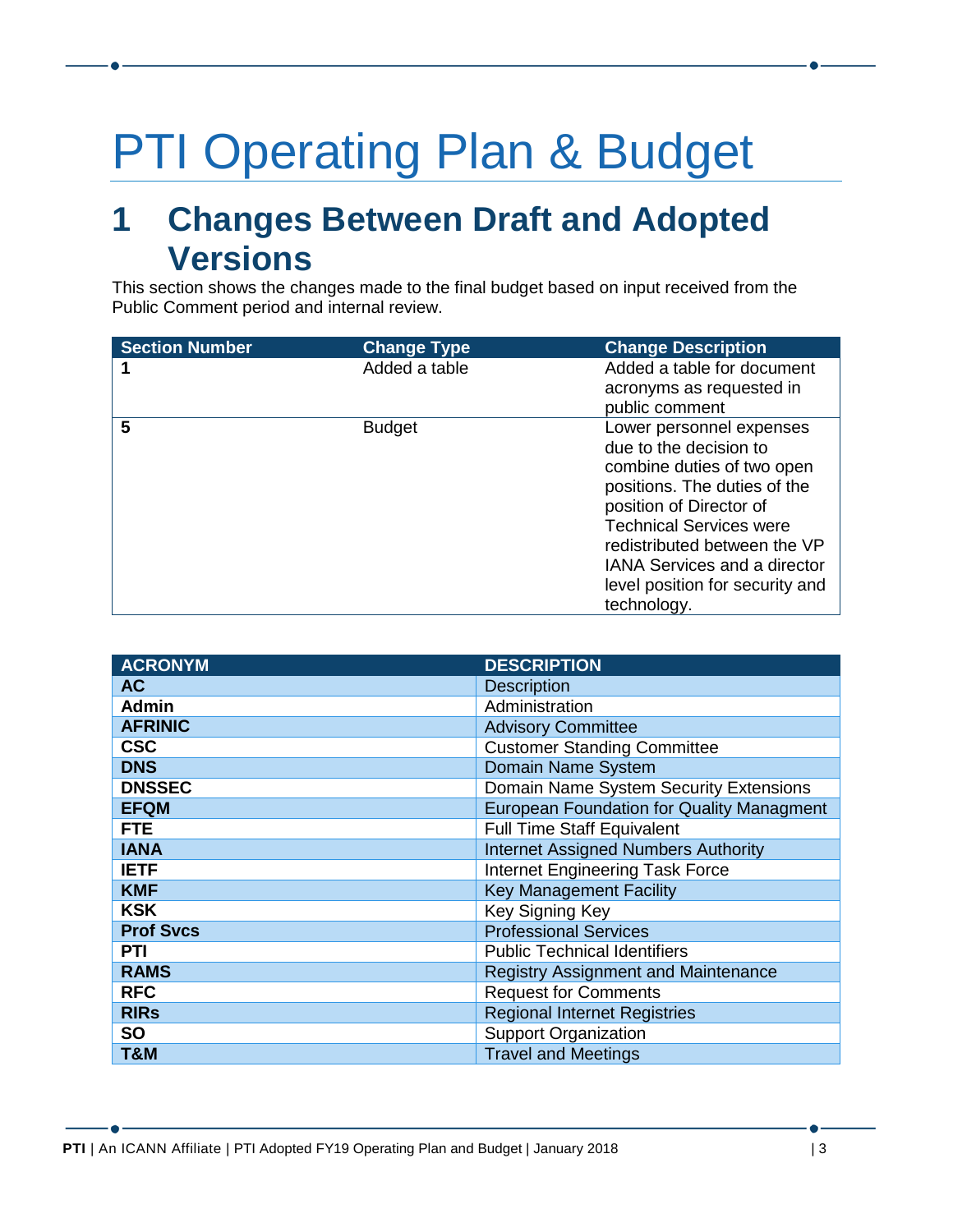#### <span id="page-3-0"></span>**2 Introduction CONTENTS OF THE DOCUMENT**

This document contains the Public Technical Identifiers (PTI) adopted FY19 Operating Plan and Budget, which was submitted for public comment as required by PTI's Bylaws, and in accordance with ICANN's public comment policy.

This document provides the details of the PTI activities for its fiscal year 2019 (FY19) from 1 July 2018 to 30 June 2019.

Section 6 of this document describes the Services delivered by PTI under its contracts with ICANN.

#### **TIMELINE AND PTI**

As indicated in Section 9.2(a) of the PTI Bylaws: "At least nine months prior to the commencement of each fiscal year, the Corporation shall submit to the PTI Board and the Board of Directors of ICANN (the "ICANN Board") a proposed annual operating plan and budget for the Corporation's next fiscal year ("Annual Budget"). This timing is intended to further enhance the understanding and transparency of its activities, and ultimately its accountability in the management of funds in the public interest.

This year's Operating Plan & Budget includes data on projects to be carried out during FY19, and displays all cost categories for each service. Each project is also mapped to one of the five objectives of the ICANN Strategic Plan for fiscal years 2016-2020, through the hierarchy of portfolios and goals, making the rationale for each project and activity clear and transparent.

#### **MULTISTAKEHOLDER PARTICIPATION**

Enabling the engagement of all stakeholders in the planning process of PTI, through accessible information and effective interaction, is a fundamental part of ICANN's multistakeholder model. The publishing of the draft version of the FY19 Operating Plan and Budget for public comment was a key element of the transparency and community engagement in PTI's planning process.

PTI welcomes and recognizes the past, present and future engagement of all stakeholders into the PTI's planning process, whether relative to the operating plan, budget, or on-going operational and financial updates.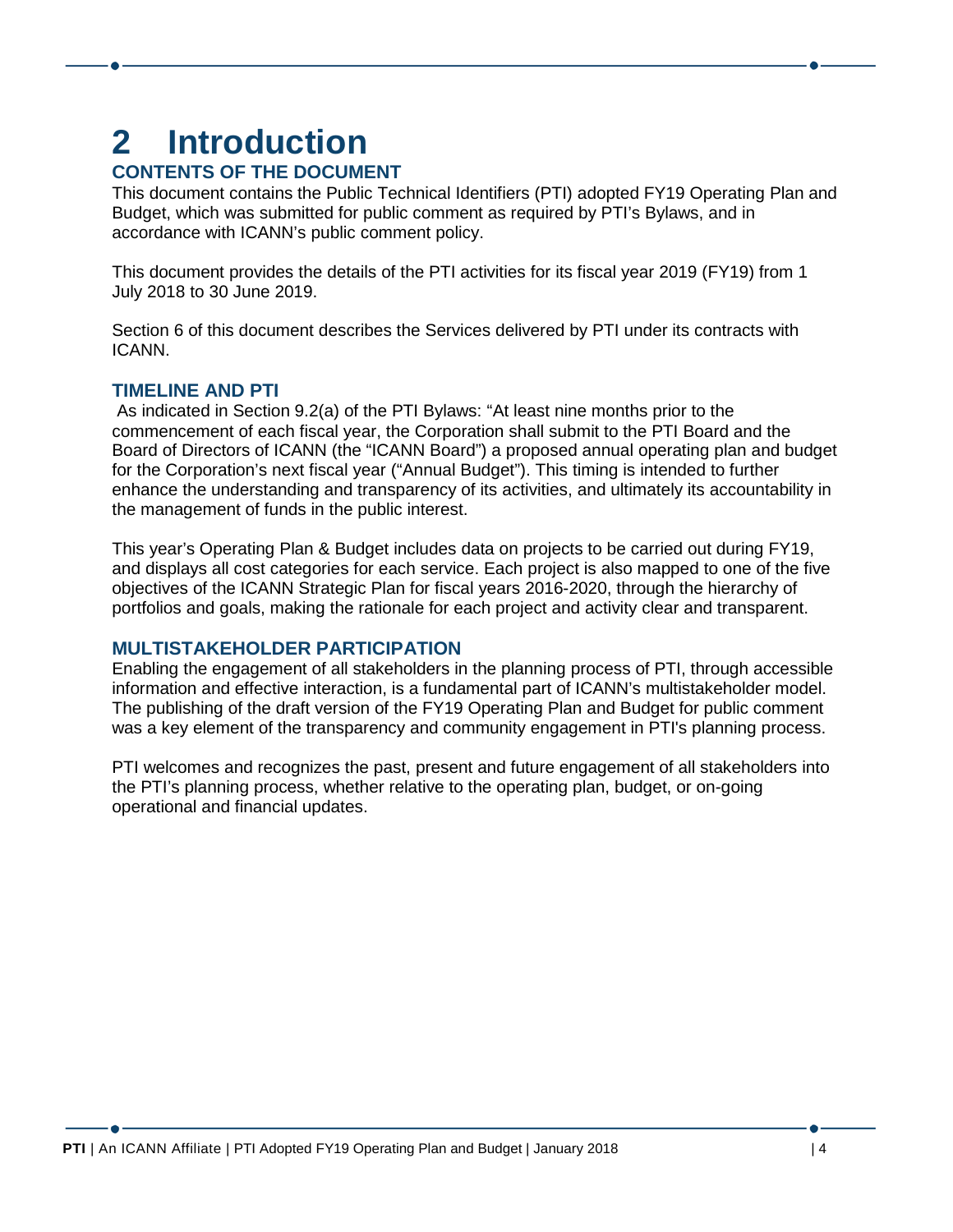# <span id="page-4-0"></span>**3 Executive Summary**

PTI consulted with stakeholders in May and June 2017, during which the stakeholders confirmed the need for continuity and continued stability in delivering the IANA Functions.

Please see section 6 to learn more about PTI's role to deliver the IANA Functions.

#### **SEPARATION OF PTI AND IANA BUDGETS**

In the FY18 Operating Plan and Budget, the PTI budget included details of the IANA Budget (as one of the departmental budgets within ICANN's FY18 overall budget). This is being handled differently in planning for FY19. The PTI Budget is separate to the IANA Budget, which you can find published at this link: [https://pti.icann.org](https://pti.icann.org/)

#### **STRUCTURE OF WORK**

PTI's work is structured into two groups of thematically aligned activities:

- **O** PTI Operational Activities
- **O** PTI Technical Systems Enhancements

Activities in the Operational category are the day-to-day delivery of the naming, numbering, and protocol parameter functions. Delivery of these functions includes handling requests from the customer groups, updating the related registries, and attending the relevant meetings to engage with the customer groups.

PTI strives to improve the delivery of services to enhance the ease and clarity with which customers engage with PTI. To improve on delivery of services, PTI invests in continuous improvement with activities such as customer service surveys, EFQM Assessments, and Thirdparty audits. These activities enable PTI to identify strengths and opportunities for improvement.

In planning for FY17 and FY18, PTI updated processes and measurements to reflect governance changes. In FY19, in addition to its continuing effort to streamline and enhance its business processes, a key project will focus on continuing a multi-year effort to develop systems to support protocol parameter assignments. These systems will enhance the way service is delivered to the Internet standards community. Other areas of activity include evolution of the Root Zone Management System, enhancements to the IANA.org website and associated tools to modernize and make information more accessible, and updates to the root zone key management software and facilities.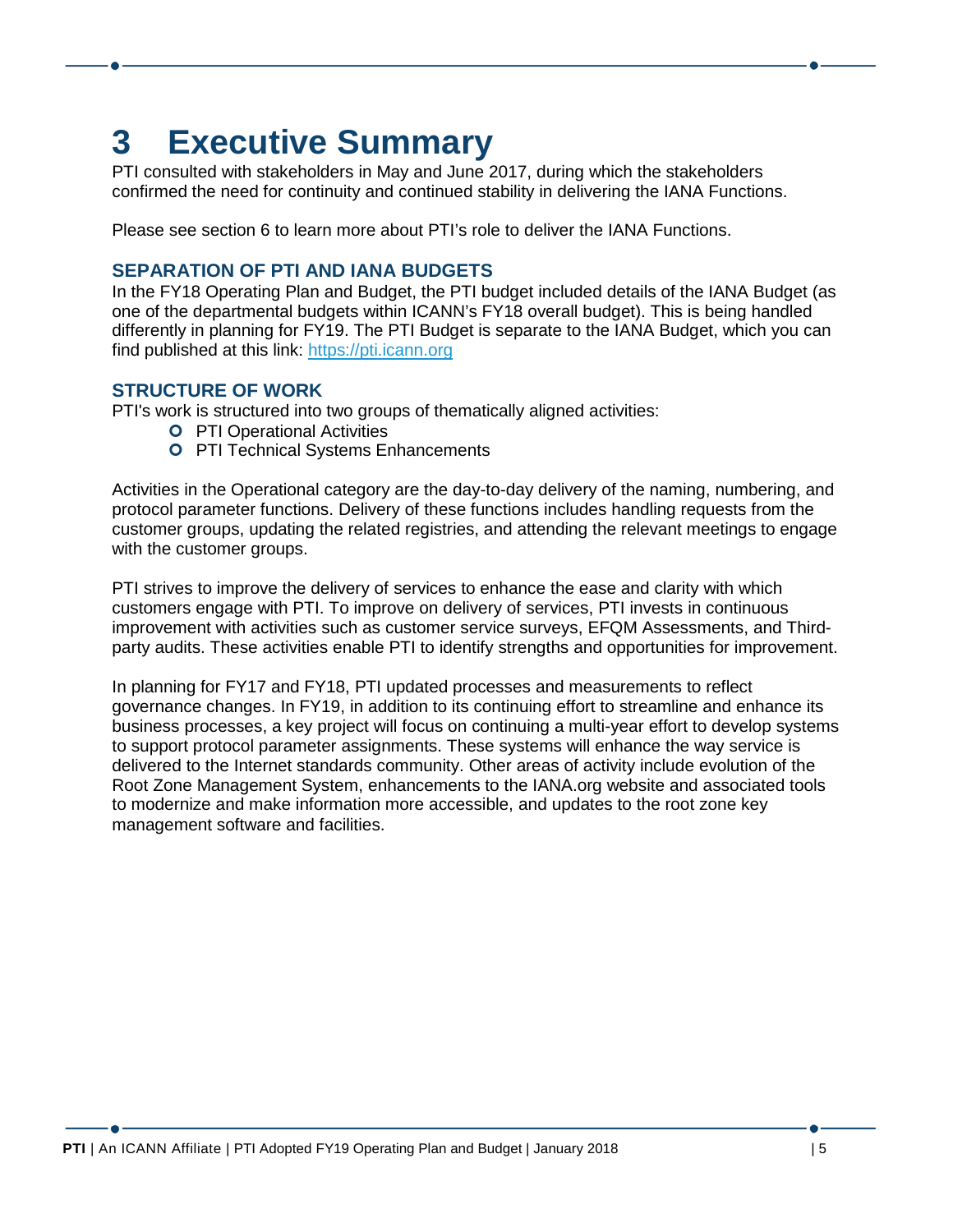# <span id="page-5-0"></span>**4 Planning and Budget Overview**

This graphic shows the PTI planning process and the encompassing ICANN planning process. PTI's strategic goals are a part of ICANN's strategic goals. PTI's multiyear plans are a part of ICANN's Five-Year Operating Plan. The adopted version of this Operating Plan and Budget will become a component of ICANN's FY19 Operating Plan and Budget.

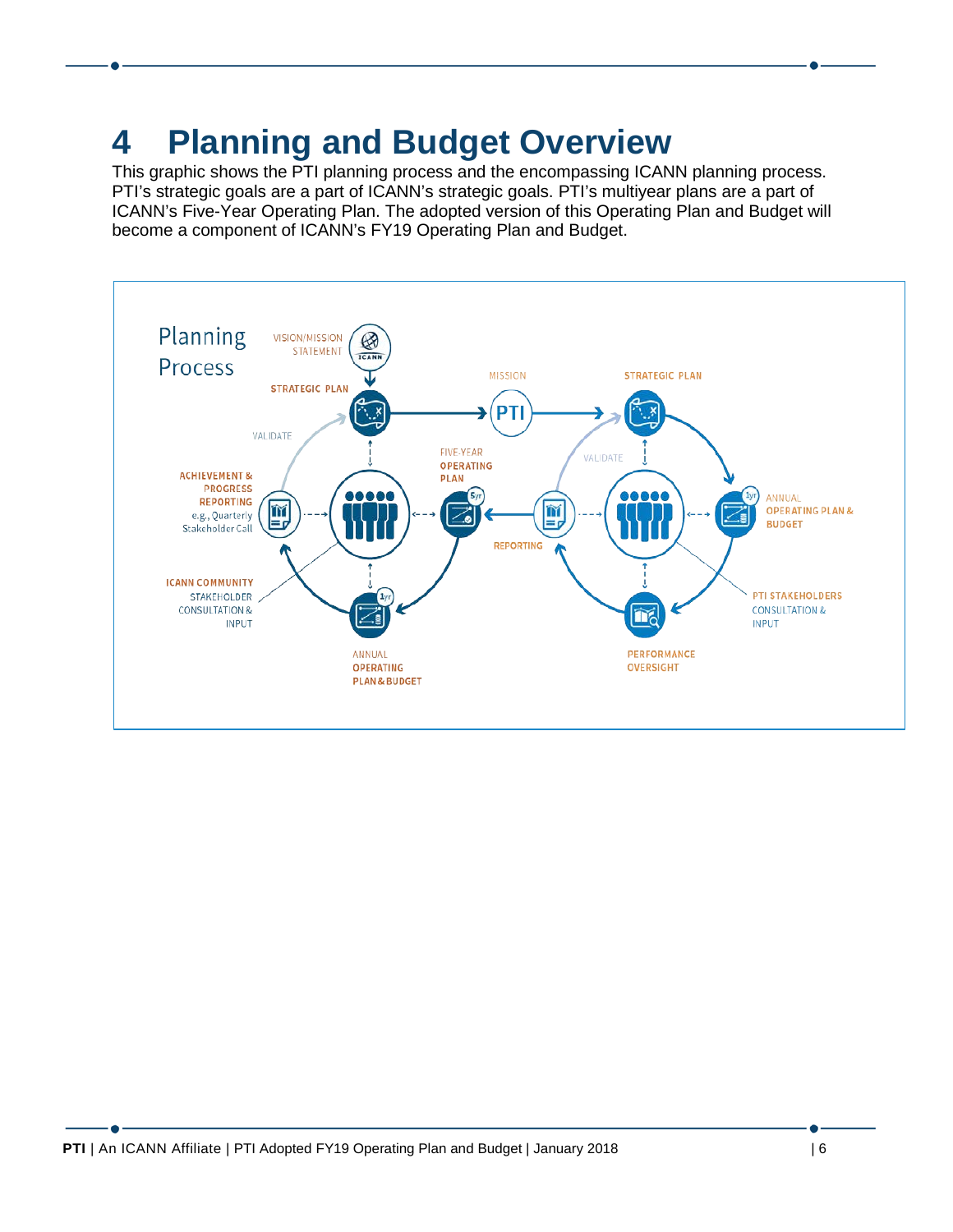## <span id="page-6-0"></span>**5 PTI Services Financial Overview 5.1 Budget Overview**

<span id="page-6-1"></span>PTI develops an Operating Plan and Budget each year for submission for inclusion in ICANN's Operating Plan and Budget. The draft Operating Plan and Budget is presented for Public Comment, using ICANN's Public Comment process. When that process ends, ICANN organization develops a proposed Operating Plan and Budget for the PTI Board to review and adopt. The adopted Operating Plan and Budget forms the basis for ICANN's funding of PTI Services, and is submitted to the ICANN Board after adoption by the PTI Board.

| <b>FY19 PTI Budget</b>         | <b>PTI Services</b> | <b>PTI Services</b> |         | Increase/(Decrease) |
|--------------------------------|---------------------|---------------------|---------|---------------------|
| in Millions, USD               | <b>FY19 Budget</b>  | <b>FY18 Budget</b>  | Total   | ℅                   |
| <b>FUNDING</b>                 | \$10.1              | \$9.6               | \$0.5   | 4.8%                |
| Personnel                      | \$6.0               | \$5.8\$             | \$0.3   | 4.5%                |
| <b>Travel &amp; Meetings</b>   | \$0.7               | \$0.6\$             | \$0.1   | 8.6%                |
| <b>Professional Services</b>   | \$1.1               | \$1.1               | \$0.0   | 1.7%                |
| Administration                 | \$1.3               | \$1.2               | \$0.1   | 5.2%                |
| Contingency                    | \$0.5               | \$0.5               | (\$0.0) | $-0.9%$             |
| Capital                        | \$0.2\$             | \$0.1               | \$0.1   | 157.6%              |
| Depreciation<br>(a)            | \$0.3               | \$0.4               | (\$0.1) | $-17.7%$            |
| <b>TOTAL CASH EXPENSES</b>     | \$10.1              | \$9.6               | \$0.5   | 4.8%                |
| <b>EXCESS/(DEFICIT)</b>        | \$0.0               | \$0.0               | \$0.0   | 0.0%                |
| Average Headcount (FTE)<br>(b) | 22.8                | 22.6                | 0.2     | 0.8%                |

**(a) Depreciation is treated as a cash expense for PTI since it will be reimbursed to ICANN**

**(b) FTE: Full-time staff equivalent**

The PTI Services budget is \$10.1 million, an increase of \$0.5 million from \$9.6 million in FY19. The variances to FY18 budget are:

- 1. Personnel costs increase \$0.3 million or 4.5% due to the impact of:
	- Merit awards and benefits for existing FTE's, an increase of \$0.2 million
	- Direct Shared Resources: an increase of \$0.4 million due to incremental legal, technical security, and CSC Support.
	- Partially offset but the reduction of one direct dedicated FTE due to the combination of duties between the VP IANA Services and a director level position for security and technology.
- 2. Travel and Meetings, which includes travel and venue costs for outreach, meetings, and PTI Board activities, shows an increase of \$0.1 million or 8.6%% due to:
	- **O** Incremental travel to Africa for AFRINIC meetings.
	- **O** Additional ICANN and constituent travelers to ICANN meetings.
- 3. Professional Services include contractor services, legal fees and audit services.
	- **O** Professional Services costs remain relatively flat to FY19.
- 4. Administration, which includes rent and other facilities costs, software, and general office expenses, shows an increase of \$0.1 million or 5.2% due software services support.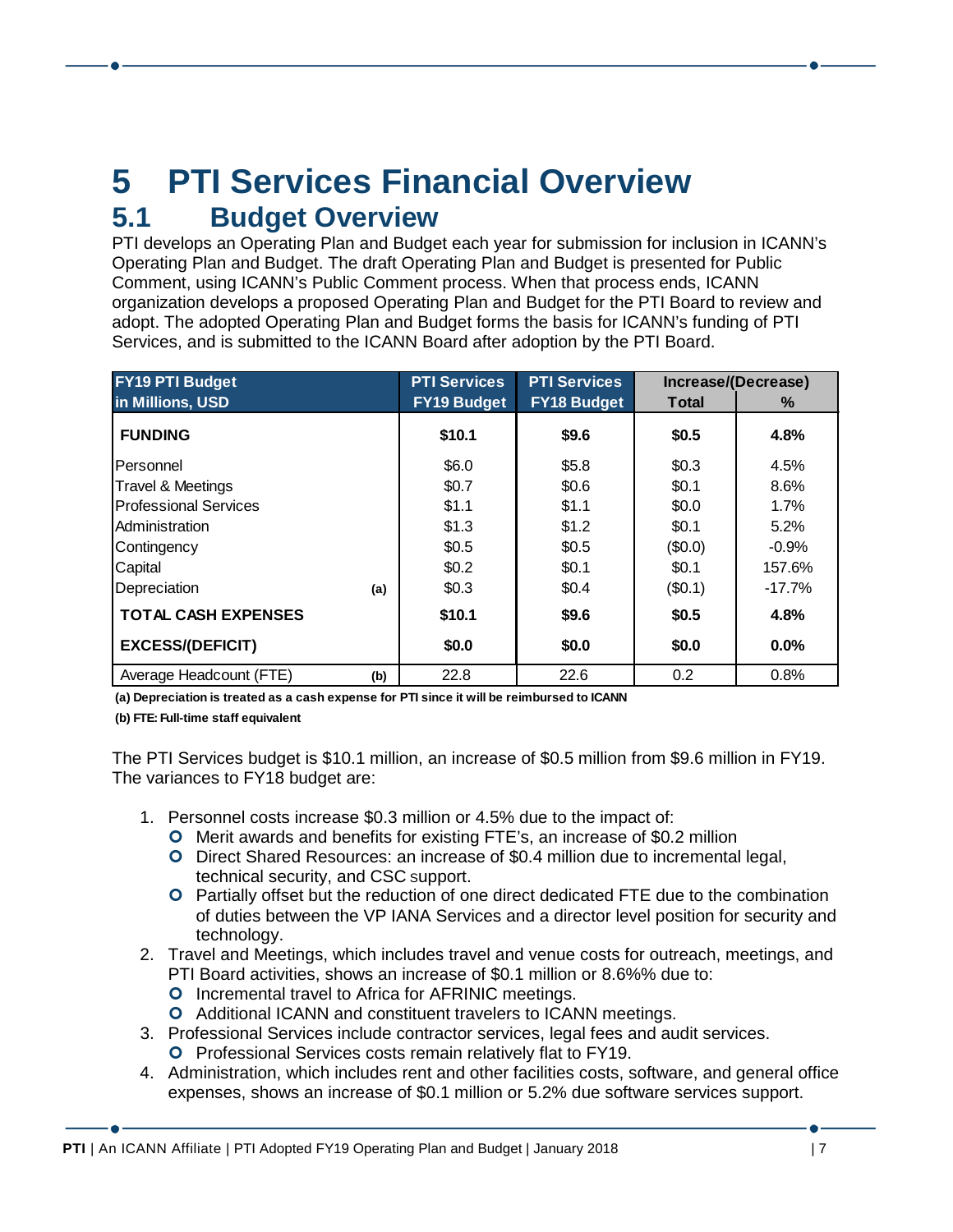- 5. Contingency remains relatively flat to prior year and is for potential insurance, communication and unforeseen costs.
- 6. Capital costs increase \$0.1 million or 157.6% due to Key management facility (KMF) upgrades for biometric and card readers, and the rewrite of Key Signing Key (KSK) signer software.
- 7. Depreciation represents the cost associated with the use of ICANN's assets in carrying out PTI Services.
	- The estimated depreciation cost decreases by \$0.1 million or 17.7% due to KMF assets that have fully depreciated by end of FY18.

#### <span id="page-7-0"></span>**5.2 Funding**

PTI performs the IANA Functions, outlined in Section 6 on behalf of ICANN. PTI invoices ICANN every quarter for providing the services. As PTI and ICANN are both not for profit organizations, the invoices and payments are for the actual costs of providing the IANA Functions.

## <span id="page-7-1"></span>**6 PTI Services Overview**

The PTI Services include the oversight of protocol parameters, Internet Number Resources and domain names. PTI, an ICANN affiliate, performs these functions on behalf of the global Internet community.

### <span id="page-7-2"></span>**6.1 IANA Naming Function**

The IANA Naming Function consists of:

- Oversight of the domain name system (DNS) Root Zone.
- Oversight of the .INT top-level domain.
- Maintenance of a repository of Internationalized Domain Name tables and Label Generation Rule sets.
- The contract between ICANN and PTI for delivery of the IANA Naming Function can be found at this website: https://pti.icann.org/agreements
- Providing of other services related to the oversight of .INT top-level domain.
	- More information: **iana.org/domains/root**
	- More information: **iana.org/domains/arpa**
	- More information: **iana.org/domains/int**

#### <span id="page-7-3"></span>**6.2 IANA Numbering Function**

The IANA Numbers Function consists of administration of the Internet Number Registries in accordance with Global Policies established by the Regional Internet Registries (RIRs) and any applicable and mutually acceptable and agreed upon guidelines and procedures, including:

- Allocation of Internet Number Resources to Regional Internet Registries.
- Handling of returned Internet Number Resources.
- General Internet Number Registries maintenance.
- Administration of the unicast portion of the special- purpose "IN-ADDR.ARPA" and "IP6.ARPA" DNS zones.
	- More information: **iana.org/numbers**
	- O Service subcontract between ICANN and PTI can be found at: https://pti.icann.org/agreements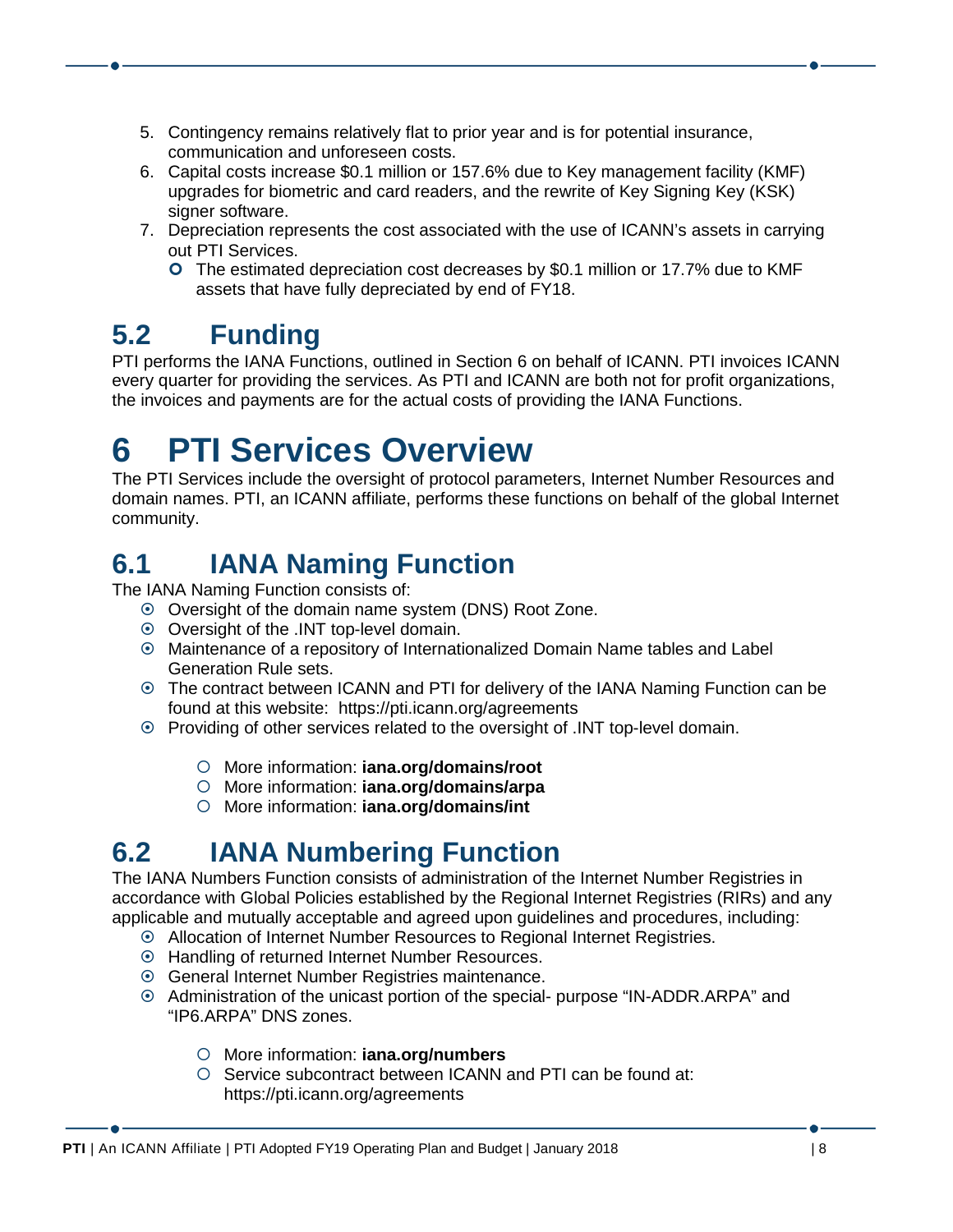#### <span id="page-8-0"></span>**6.3 IANA Protocol Parameters Function**

- The IANA Protocol Parameters Function consists of:
	- Assigning and registering Internet Protocol Parameters as directed by the criteria and procedures specified in RFCs, including:
	- **O** Proposed, Adopted and full Internet Standards.
	- **O** Best Current Practice documents.
- Any other RFC that calls for IANA assignment.
- Assigning and registering Internet Protocol Parameters procedures and criteria directed by Supplemental Agreements agreed to between the IETF and ICANN.
- Registering Protocol Parameters of interest to the Internet community upon agreement with other parties.
- Providing on-line facilities for the public to request Internet Protocol Parameters assignments.
- Making available to the public, on-line and free of charge, information about each current assignment, including contact details for the assignee.
	- More information: **iana.org/protocols**
	- O Service subcontract between ICANN and PTI can be found at: https://pti.icann.org/agreements

## <span id="page-8-1"></span>**7 PTI Services Operating Plan and Budget**

The work performed to deliver the IANA Functions, which are outlined in Section 6 above, is described below in Sections 7.1 and 7.2. This work contributes to achieving ICANN's overarching strategic objectives. The IANA Functions sit within the objective "Support a healthy, stable and resilient unique identifier ecosystem" and goal "Foster and coordinate a healthy, secure, stable, and resilient identifier ecosystem."

Within that strategic structure, PTI operationalizes work using two portfolios of projects: one is focused on operational activities and the other is focused on systems enhancements and development. To help readers understand the management structure, the PTI Operations portfolio has been subdivided into groups of similarly themed projects: operational activities and operational improvement activities.

The tables in this section show two types of costs. Direct dedicated costs are shown for resources fully dedicated to delivering the IANA Functions. Direct shared costs are shown for resources directly contributing to delivery of the IANA Functions and shared with ICANN. The costs of support functions shared with ICANN are shown in the table in Section 7.3.

The list of functions included in the direct dedicated costs are:

- **☉** Executive
- **⊙** Governance
	- **O** PTI Board
	- **O** Contractual Agreements between ICANN and PTI
	- Oversight Committees (Customer Standing Committee, Review Committee as defined by the RIRs
- **⊙** Operations
	- **O** IANA Functions Operations
	- **O** Root Zone DNSSEC Operations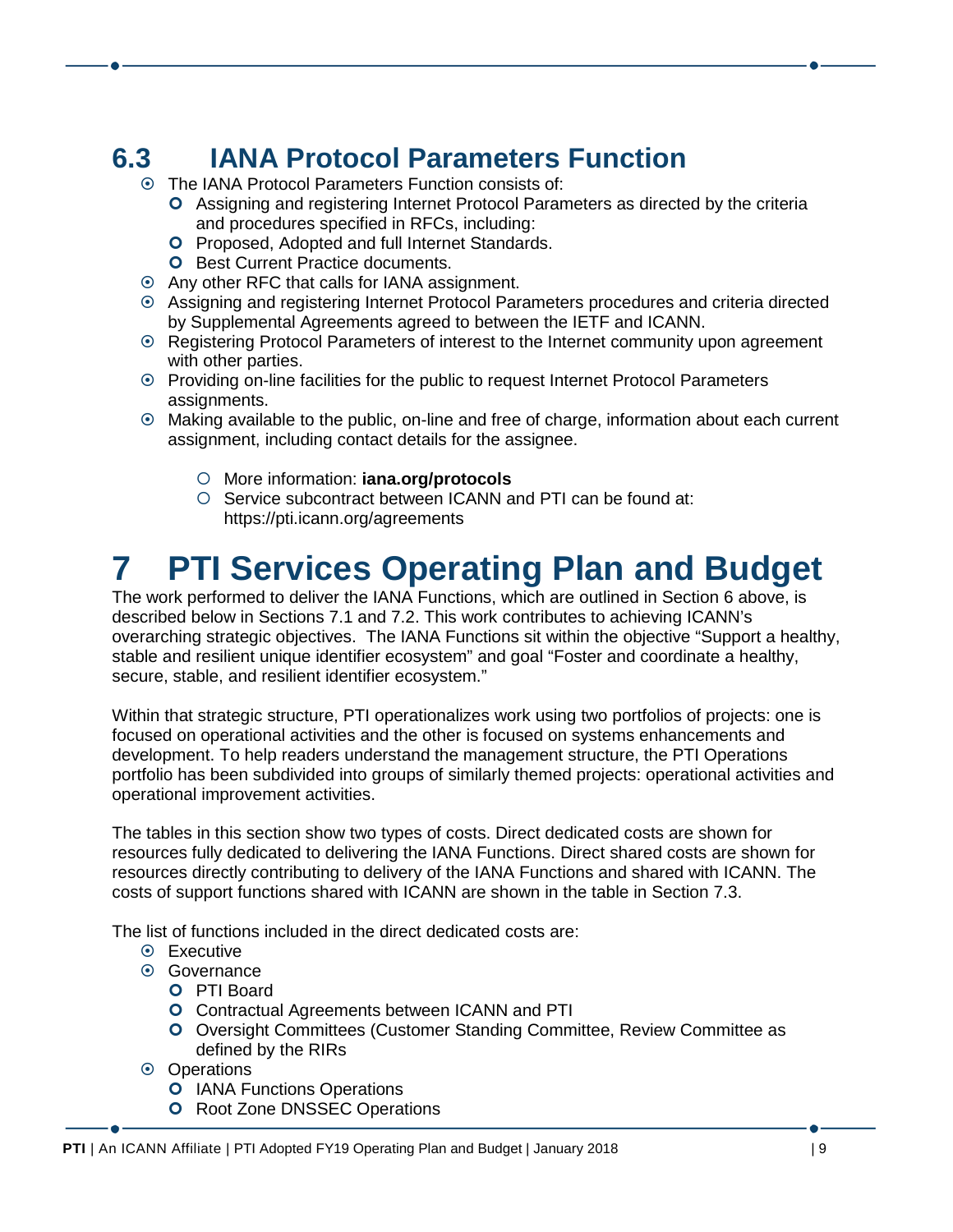- **O** Systems Audits
- **O** Service Level Agreement Reporting
- Finance
	- **O** Annual Operating Plan and Budget
	- **O** Financial Audit Review
- Technical Enhancements and Development
	- **O** System Engineering
	- **O** System Maintenance
	- **O** Website Administration

The list of functions included in the direct shared costs are:

- **☉ Communications**
- Global Stakeholder Engagement
	- **O** Administration
- **◎ SO & AC Engagement O** CSC Support
- Governance Support **O** Legal
- **⊙** Finance
	- **O** Accounting and Finance
- **IT and Engineering** 
	- **O** Operations
	- **O** Development
- **Key Signing Ceremonies** 
	- **O** DNS Industry Engagement
	- **O** Technical Functions
	- **O** Contractual Compliance and Safeguards
- **Board Management**

Costs are shown in millions of US dollars with a granularity of \$100,000. An absence of any expenditure is shown with a dash. The cost tables use abbreviations in some column headers and these are explained in this table.

| <b>Abbreviation Meaning</b> |                                   |
|-----------------------------|-----------------------------------|
| T&M                         | <b>Travel and Meetings</b>        |
| <b>Prof Svcs</b>            | <b>Professional Services</b>      |
| Admin                       | Administration                    |
| I FTE.                      | <b>Full Time Staff Equivalent</b> |

#### <span id="page-9-0"></span>**7.1 PTI Operations**

Within the PTI Operations portfolio there are two categories of projects: those which are purely operational and those for continuous improvement of the service delivery. Operational Activities are described in 7.1.1 and Operational improvement activities are described in 7.1.2.

#### <span id="page-9-1"></span>7.1.1 Operational Activities

Operational Activities include project and non-project based work dedicated towards the delivery of the IANA Functions. It includes: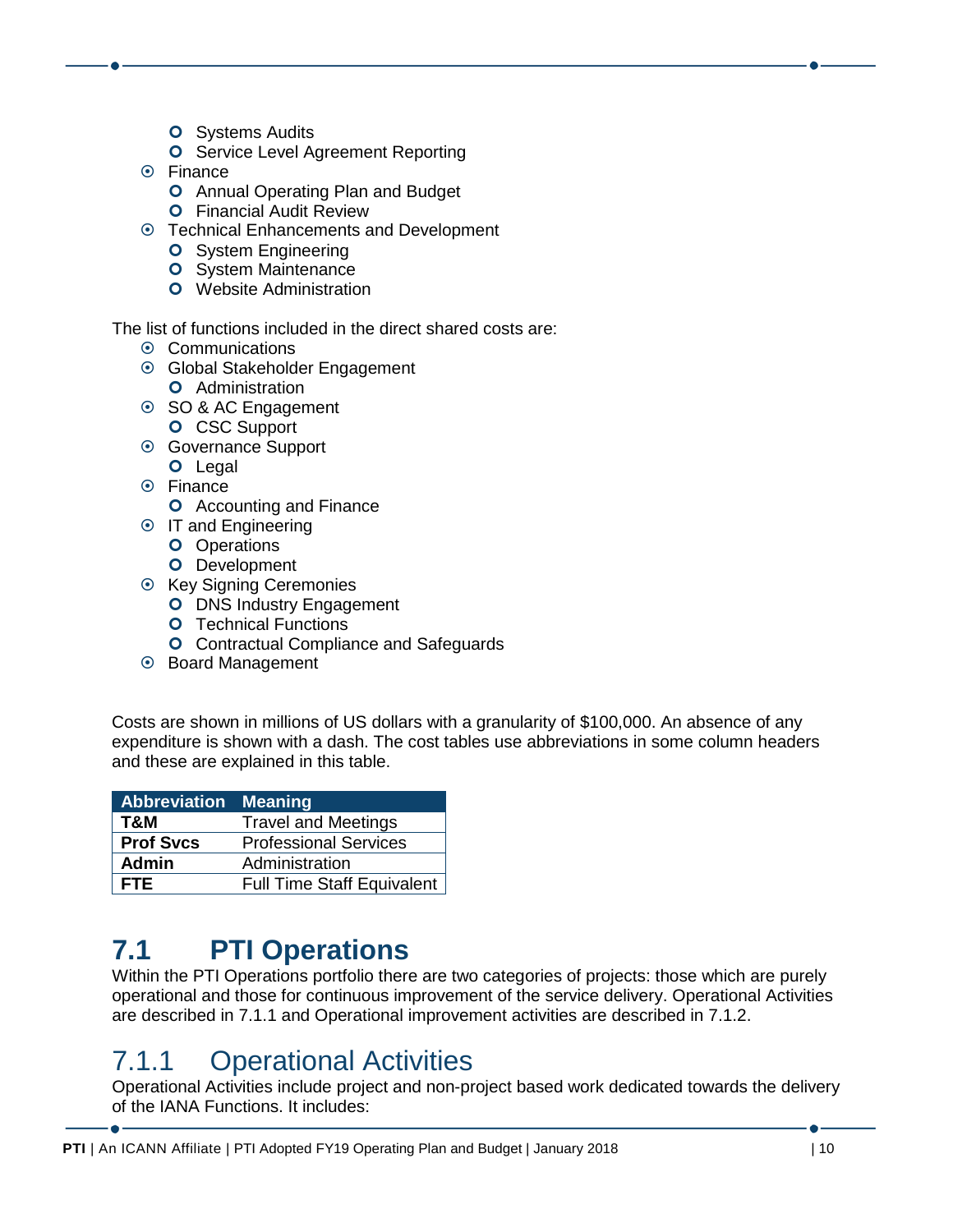- Ongoing daily activities required to provide the IANA Functions, such as processing requests, responding to correspondence, and other recurring activities.
- Customer-related activities in which PTI participates, such as conferences, meetings and other community events.
- Evaluating, planning and implementing enhancements to the KMF and the related security system setup for DNSSEC of the root zone.
	- **O** Performing four key signing ceremonies per year. This work includes:
		- $\Box$  Reviewing and revising the policy and procedures documents.
		- □ Selecting Trusted Community Representatives for each of the ceremonies.
		- $\Box$  Updating ceremony scripts, and other administrative tasks related to signing of the root zone.

| <b>Operational Activities</b>      |      |                                           |              |                  |                  |        |              |
|------------------------------------|------|-------------------------------------------|--------------|------------------|------------------|--------|--------------|
| <b>Cost Category</b>               |      | FTE Personnel T&M Prof Svcs Admin Capital |              |                  |                  |        | <b>Total</b> |
| Direct costs / Dedicated resources | 10.2 | S1.7                                      | \$0.4\$      | \$0.4\$          | S <sub>0.1</sub> | SO.2   | \$2.8        |
| Direct costs / Shared resources    | 4.0  |                                           | $$1.0$ \$0.2 | 50.3             | \$0.6\$          | $\sim$ | \$2.0        |
| Total                              | 14.1 | S2.7                                      | \$0.6        | S <sub>0.7</sub> | S <sub>0.7</sub> | \$0.2  | \$4.8        |

#### <span id="page-10-0"></span>7.1.2 Operational Improvement Activities

Operational improvement activities contain project work dedicated towards continuous improvement in the delivery of the IANA Functions. It includes:

- Engaging a third-party auditor to audit the IANA Registry Assignment and Maintenance Systems (RAMS) using the SOC2 Framework and the DNSSEC systems and processes using the SOC3 Framework.
- Conducting an annual customer service survey about customer satisfaction with the performance of the IANA Functions.
- Planning and executing a table-top exercise to test the Contingency and Continuity of Operations Plan and identify strengths and areas for improvement.
- Conducting an annual internal EFQM Excellence Model assessment to identify strengths and areas for improvement.
	- More information: **iana.org/about/audits**
	- More information: **efqm.org/the-efqm-excellence-model**
- Training and developing staff on planning, scheduling and completing training activities related to audit, security, and the EFQM Excellence Model as well as other relevant training programs.

| <b>Operational Improvement Activities</b> |     |          |              |                                           |             |                |              |  |
|-------------------------------------------|-----|----------|--------------|-------------------------------------------|-------------|----------------|--------------|--|
|                                           |     |          |              | FTE Personnel T&M Prof Svcs Admin Capital |             |                | <b>Total</b> |  |
| Direct costs / Dedicated resources        | 5.6 |          | $$1.0$ \$0.0 | S <sub>0.5</sub>                          | <b>SO.O</b> | $\sim$         | \$1.5        |  |
| Direct costs / Shared resources           | 0.2 | $50.1 -$ |              | $\overline{\phantom{a}}$                  |             |                | \$0.1        |  |
| Total                                     | 5.7 | S1.0     | \$0.0        | S <sub>0.5</sub>                          | SO.0        | $\overline{a}$ | \$1.6        |  |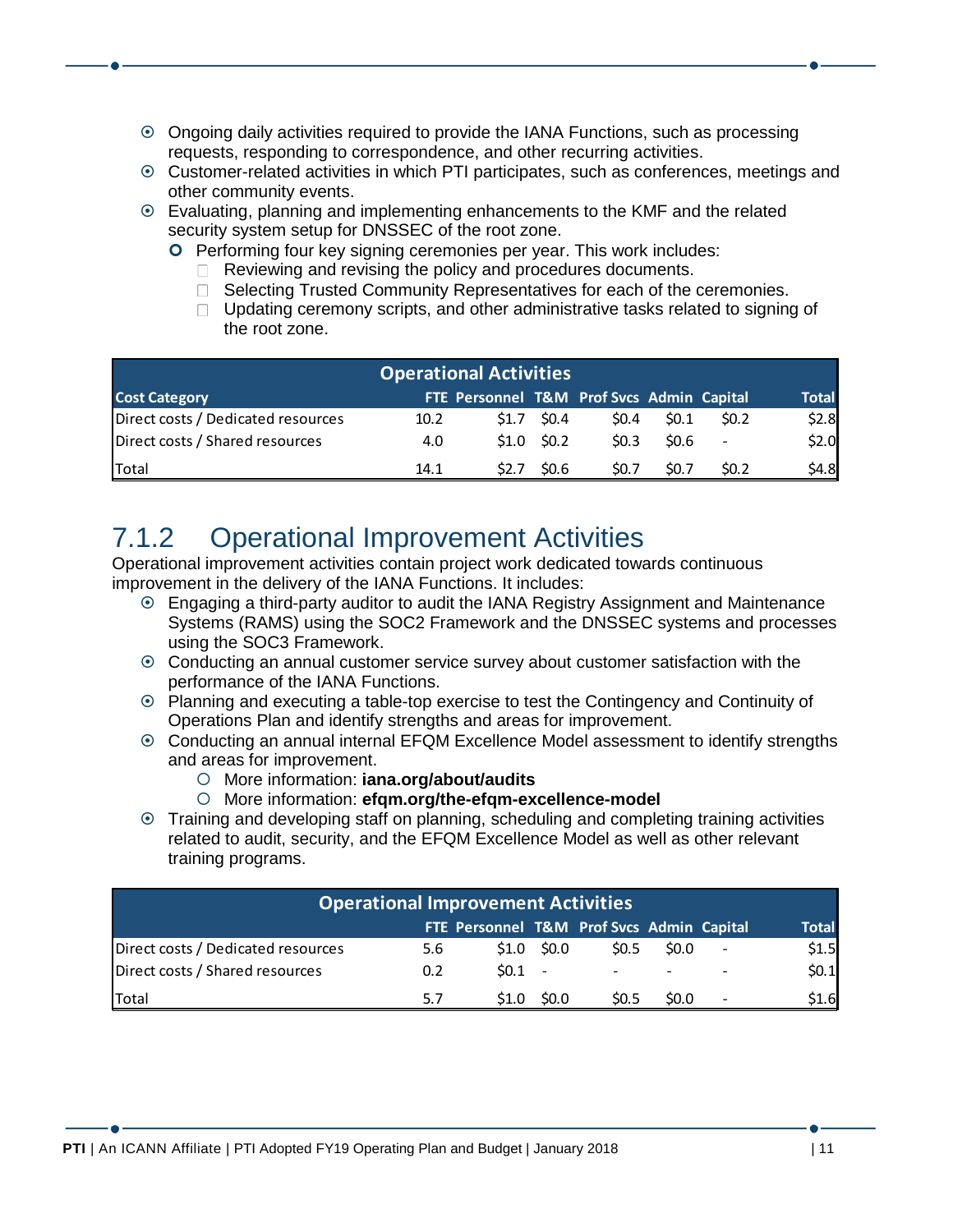#### <span id="page-11-0"></span>**7.2 PTI Technical Systems Enhancements**

This portfolio of projects is focused on software enhancements, tool development, and other discrete development projects to improve delivery of the IANA Functions. The three focus areas for FY19 are:

- Developing and deploying automation systems to support the common registry workflow used for protocol parameter assignments and other IANA registries. This is a multiphase project scheduled to run for at least two years.
- Delivering an overarching design update for the iana.org website. This is a multi-phase project scheduled to run for at least two years. Key deliverables include:
	- **O** Improved search functionality
	- **O** General notification service
	- **O** Customer API
	- **O** Registry change tracking
- Root Zone DNSSEC Management Enhancements
	- **O** Asset inventory control system for KSK management
	- **O** Next generation KSR/SKR exchange platform

| <b>PTI Technical System Enhancements</b> |     |      |              |                                           |      |                          |                  |
|------------------------------------------|-----|------|--------------|-------------------------------------------|------|--------------------------|------------------|
|                                          |     |      |              | FTE Personnel T&M Prof Svcs Admin Capital |      |                          | <b>Total</b>     |
| Direct costs / Dedicated resources       | 1.3 | SO.3 |              | 50.1                                      | SO.0 |                          | $$0.5$<br>$$0.3$ |
| Direct costs / Shared resources          | 1.6 |      | $$0.3$ \$0.0 |                                           |      |                          |                  |
| Total                                    | 2.9 | SO.6 | \$0.0        | 50.1                                      | SO.0 | $\overline{\phantom{a}}$ | \$0.8]           |

#### <span id="page-11-1"></span>**7.3 PTI Grand Total Including Support Functions Shared with ICANN**

ICANN support functions support the work to perform the PTI Operations (Section 7.1) and Technical Systems Enhancement (Section 7.2) activities. This means that a portion of the costs for these support functions is allocated to PTI. ICANN organization determined the amount by calculating the total support functions expense as a percentage of total ICANN operations costs, excluding the cost of dedicated direct shared costs noted above. That amount resulted in a percentage of support functions costs for ICANN operations and for PTI which is a component of ICANN operating costs. This percentage for support functions was then applied to the FY19 PTI services costs (dedicated and shared) to determine the support function allocation for PTI.

The list of ICANN functions included in the allocated support costs are:

- **⊙** Communications
- Governance support
	- **O** Legal
	- **O** Nominating Committee
- Human Resources
	- **O** Administration and Real Estate
- **IT and Engineering** 
	- **O** Administration
	- **O** Cyber-Security
	- **O** Infrastructure
	- **O** Project Management Office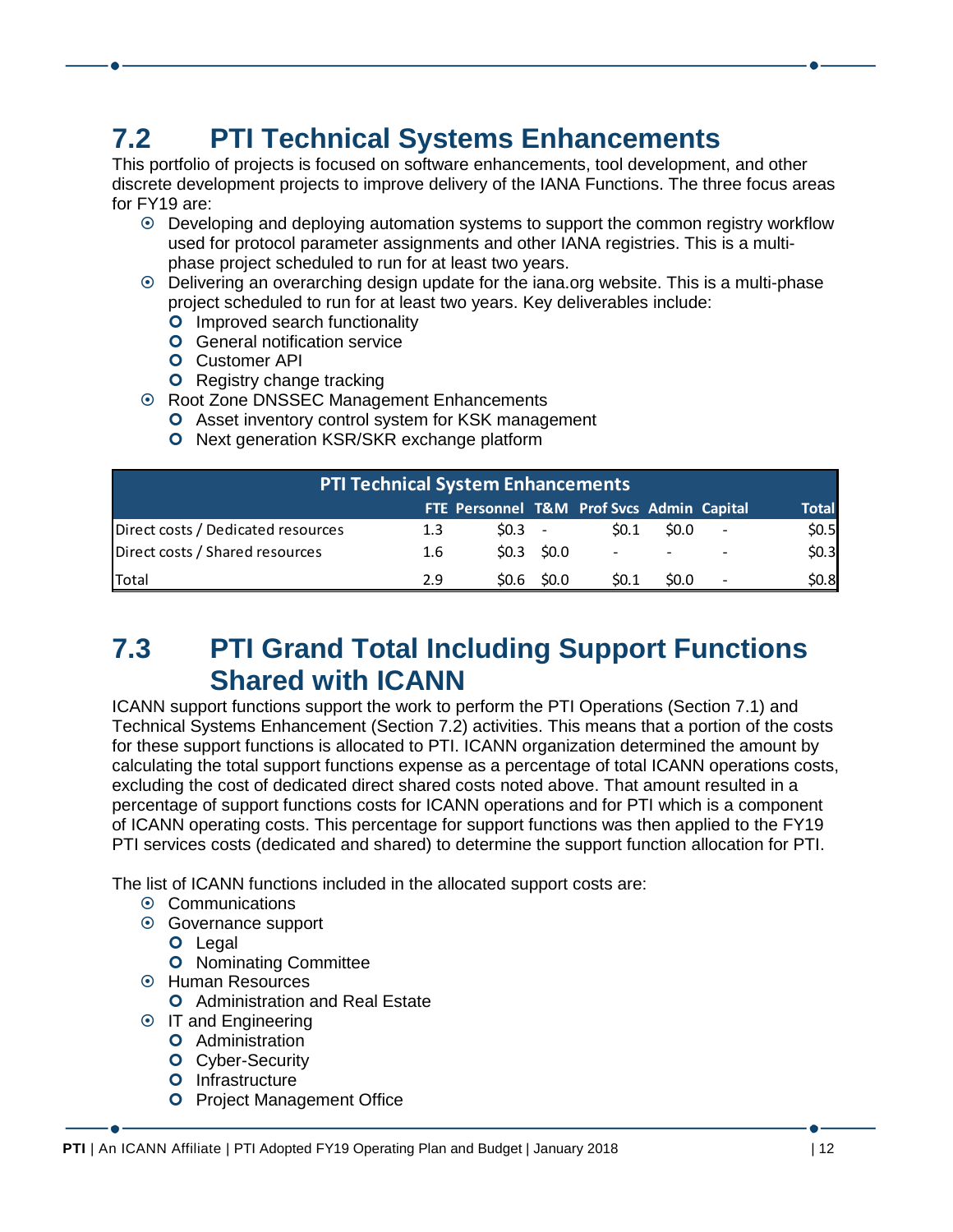- **O** Internal-Facing Solutions
- **⊙** Finance
	- **O** Accounting and Finance
	- Enterprise Risk Management
	- **O** Procurement
- **⊙** Operations
	- Executive
	- **O** Board Operations
	- **O** Global Operations

| <b>Grand Total Including Support Functions Shared with ICANN</b> |      |                                           |                  |       |                  |                          |              |
|------------------------------------------------------------------|------|-------------------------------------------|------------------|-------|------------------|--------------------------|--------------|
|                                                                  |      | FTE Personnel T&M Prof Svcs Admin Capital |                  |       |                  |                          | <b>Total</b> |
| Direct costs / Dedicated resources                               | 17.0 |                                           | $$3.0$ \$0.4     | S1.0  | S <sub>0.1</sub> | SO.2                     | \$4.8        |
| Direct costs / Shared resources                                  | 5.8  |                                           | $$1.3$ \$0.2     | \$0.3 | 50.6             | $\overline{\phantom{a}}$ | \$2.4        |
| Support Services Allocations                                     |      |                                           | $$1.7$ \$0.1     | \$0.3 | \$0.9            | $\sim$                   | \$2.9        |
| Total                                                            | 22.8 | \$6.0                                     | S <sub>0.7</sub> | \$1.6 | \$1.6            | SO.2                     | \$10.1       |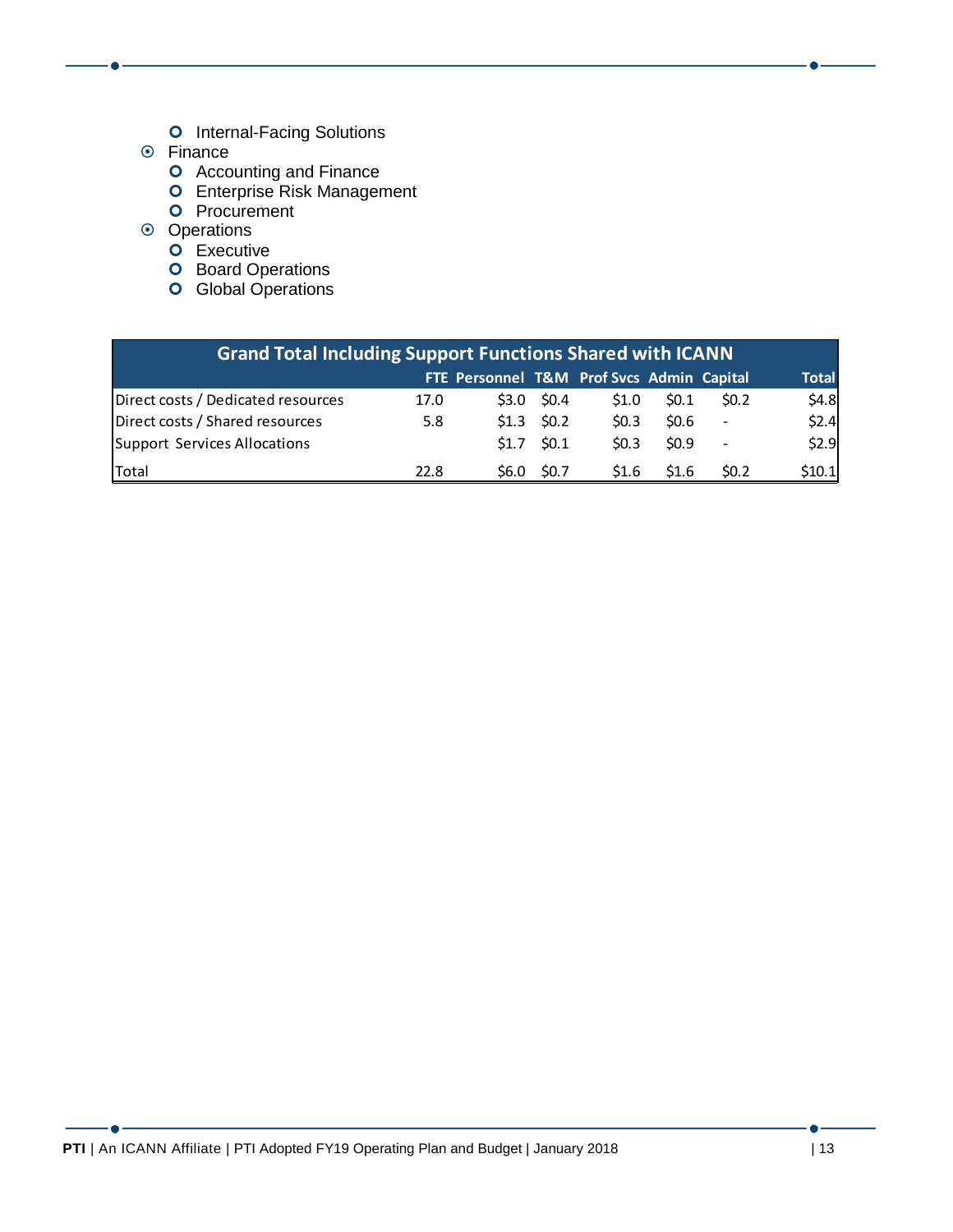### <span id="page-13-1"></span><span id="page-13-0"></span>**Appendix A — Budget Overview by PTI Service**

These three tables show the variance in the budgeted costs incurred to provide the IANA Naming, Numbering, and Protocol Parameters Functions between FY18 and FY19.

| <b>PTI Services FY19 Budget</b>    |              |                |                                      |                               |
|------------------------------------|--------------|----------------|--------------------------------------|-------------------------------|
| In Millions, USD                   | <b>Names</b> | <b>Numbers</b> | <b>Protocol</b><br><b>Parameters</b> | <b>FY 19</b><br><b>Budget</b> |
|                                    |              |                |                                      |                               |
| Direct costs / Dedicated resources | 2.7          | 0.8            | 1.3                                  | 4.8                           |
| Direct costs / Shared resources    | 1.4          | 0.4            | 0.6                                  | 2.4                           |
| Support Services Allocations       | 1.7          | 0.5            | 0.8                                  | 2.9                           |
| Total                              | \$5.8        | \$1.6          | \$2.7                                | \$10.1                        |

| <b>PTI Services FY18 Budget</b>    |              |                |                                      |                              |
|------------------------------------|--------------|----------------|--------------------------------------|------------------------------|
| In Millions, USD                   | <b>Names</b> | <b>Numbers</b> | <b>Protocol</b><br><b>Parameters</b> | <b>FY18</b><br><b>Budget</b> |
|                                    |              |                |                                      |                              |
| Direct costs / Dedicated resources | 2.7          | 0.7            | 1.2                                  | 4.6                          |
| Direct costs / Shared resources    | 1.4          | 0.3            | 0.5                                  | 2.2                          |
| Support Services Allocations       | 1.7          | 0.4            | 0.7                                  | 2.8                          |
| Total                              | \$5.7        | \$1.4          | \$2.4                                | \$9.6                        |

| Variance FY19 vs FY18              |              |                |                                      |                 |
|------------------------------------|--------------|----------------|--------------------------------------|-----------------|
| In Millions, USD                   | <b>Names</b> | <b>Numbers</b> | <b>Protocol</b><br><b>Parameters</b> | <b>Variance</b> |
|                                    |              |                |                                      |                 |
| Direct costs / Dedicated resources | 0.0          | 0.1            | 0.1                                  | 0.2             |
| Direct costs / Shared resources    | 0.1          | 0.0            | 0.1                                  | 0.2             |
| Support Services Allocations       | (0.0)        | 0.0            | 0.1                                  | 0.1             |
| Total                              | \$0.0        | \$0.2          | \$0.2                                | \$0.5           |